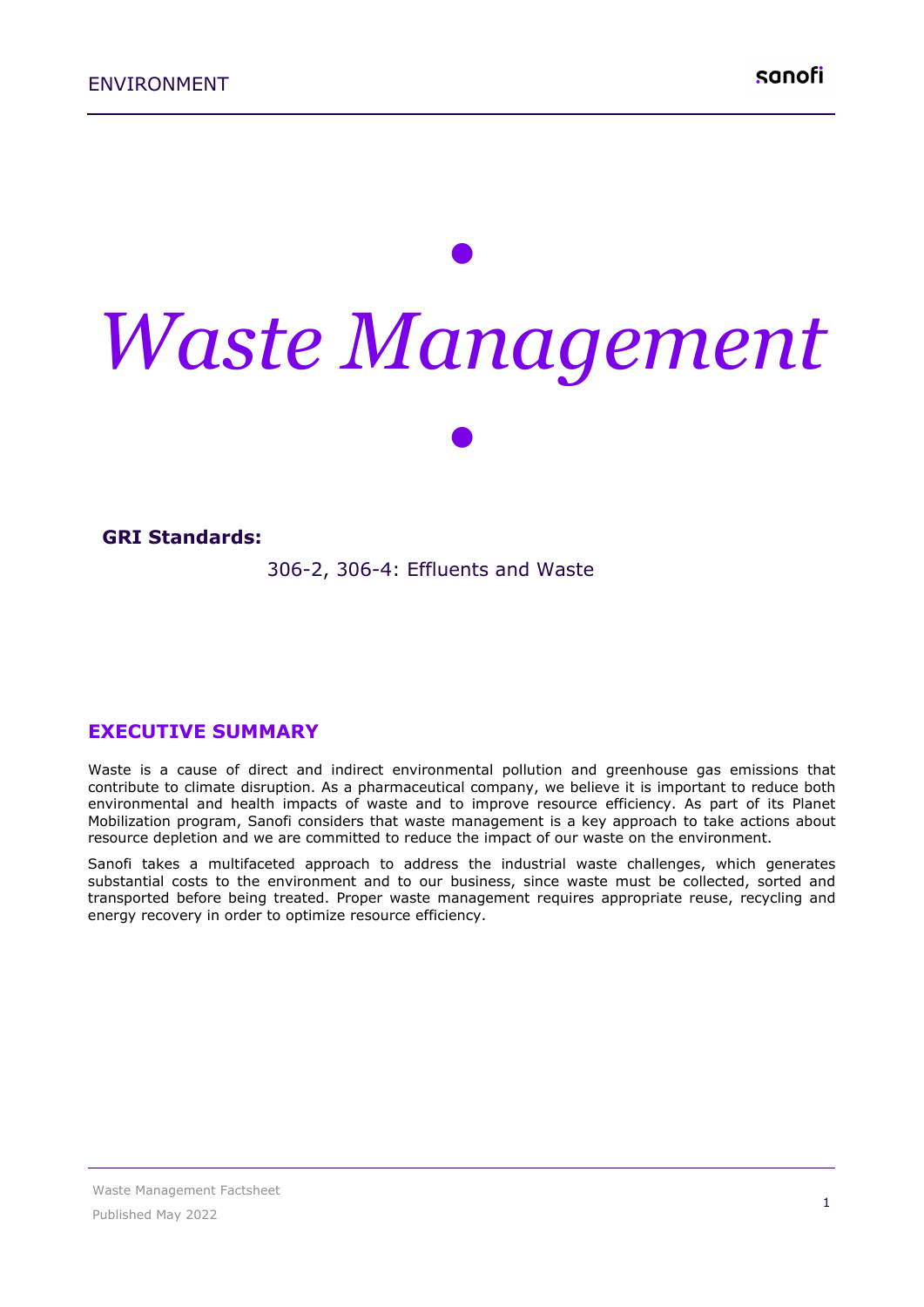# **TABLE OF CONTENTS**

| 2.2. OPTIMIZING SOLVENT USE FOR BETTER WASTE MANAGEMENT  4 |
|------------------------------------------------------------|
|                                                            |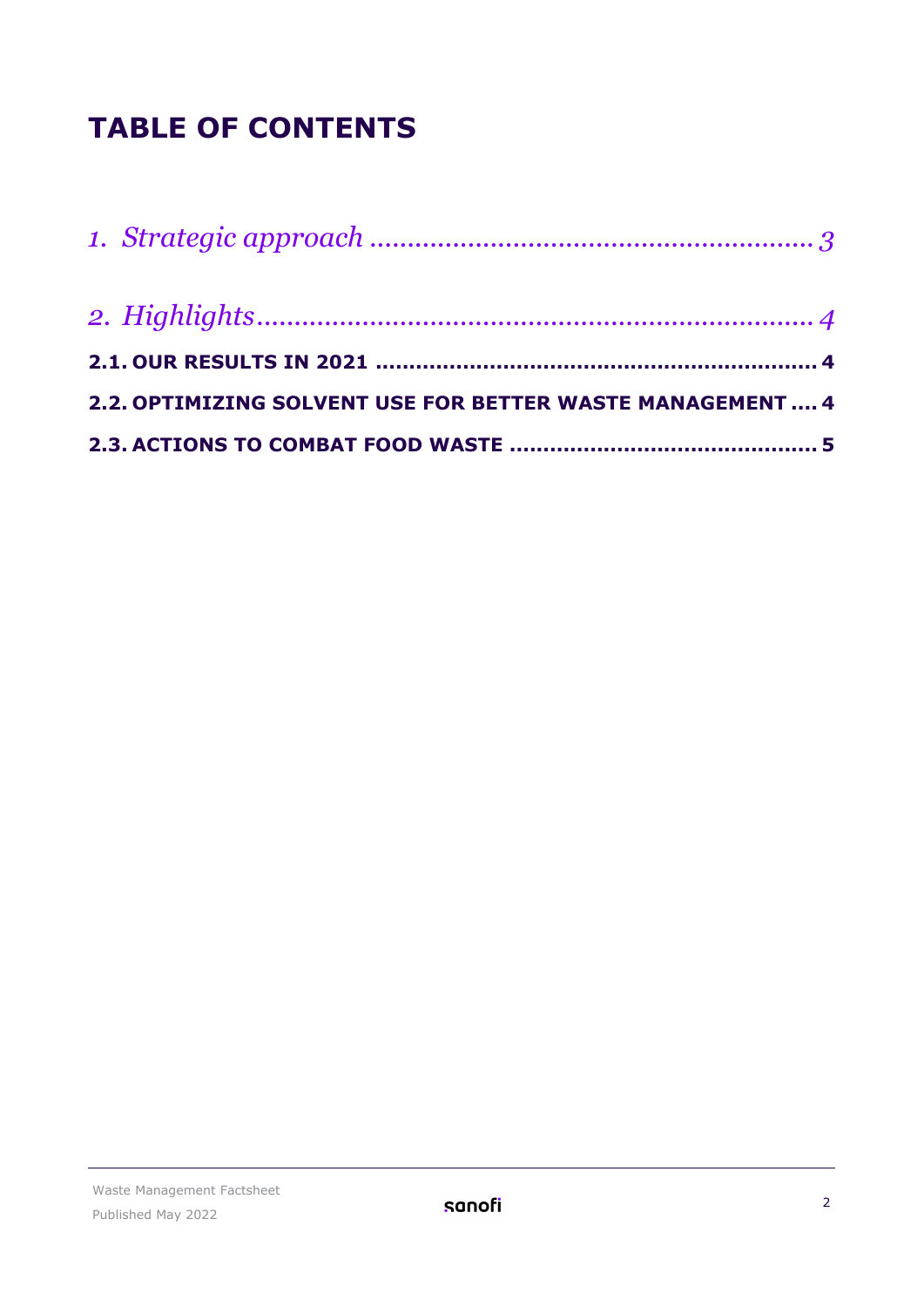# <span id="page-2-0"></span>*1. Strategic approach*

| <b>Our objectives</b>                                             | <b>Global Performance 2021</b>                          |  |  |
|-------------------------------------------------------------------|---------------------------------------------------------|--|--|
| Reduce, recycle and recover more<br>than 90% of our waste by 2025 | of our waste is reused,<br>recycled or recovered<br>74% |  |  |
| 100 % of our sites will be landfill free<br>by 2025               | $67\%$ of our sites are landfill-free                   |  |  |

Sanofi takes a multifaceted approach to waste management, designed to limit the amount of waste generated by our activities and to encourage appropriate sorting, reuse and recycling to minimize the need to extract additional natural resources. As a pharmaceutical company, we believe it is important to reduce both environmental and health impacts of waste and to improve resource efficiency.

Our direct waste stream generally includes:

- hazardous waste (including solvents), solid and liquid residues primarily from the chemical synthesis  $\bullet$ of active pharmaceutical ingredients, and other production and research activities; and
- non-hazardous waste generated by production (industrial) and administrative activities.

One of our indirect waste streams consists of unused and expired medicines, which contain active pharmaceutical ingredients with a potential environmental impact.

Each Sanofi site is responsible for its own waste management initiatives based on the following waste hierarchy:

- avoid waste production and reduce waste flow at the source;
- **•** reuse, recycle and recover on-site or with selected validated providers;
- **O** incinerate, with energy recovery wherever possible; and
- **O** send waste to authorized landfills as a solution of last resort, provided that the landfill complies with local regulations and control systems. Landfills should be audited on a yearly basis for hazardous waste landfilling and audited every three years for non-hazardous waste landfilling.

We have designed three waste management programs:

- **"Be landfill free" program** to avoid landfill with targets of less than 3% in 2020 and less than 1% in 2025;
- **The "3R (Reuse-Recycle-Recover)"** program with a target >90% of volumes recycled or recovered. We include in this program the **avoidance** of waste, especially hazardous waste; and
- "**Performance & digitalization"** program to simplify/standardize our processes, leverage partnerships with major waste companies and implement on sites apps and software.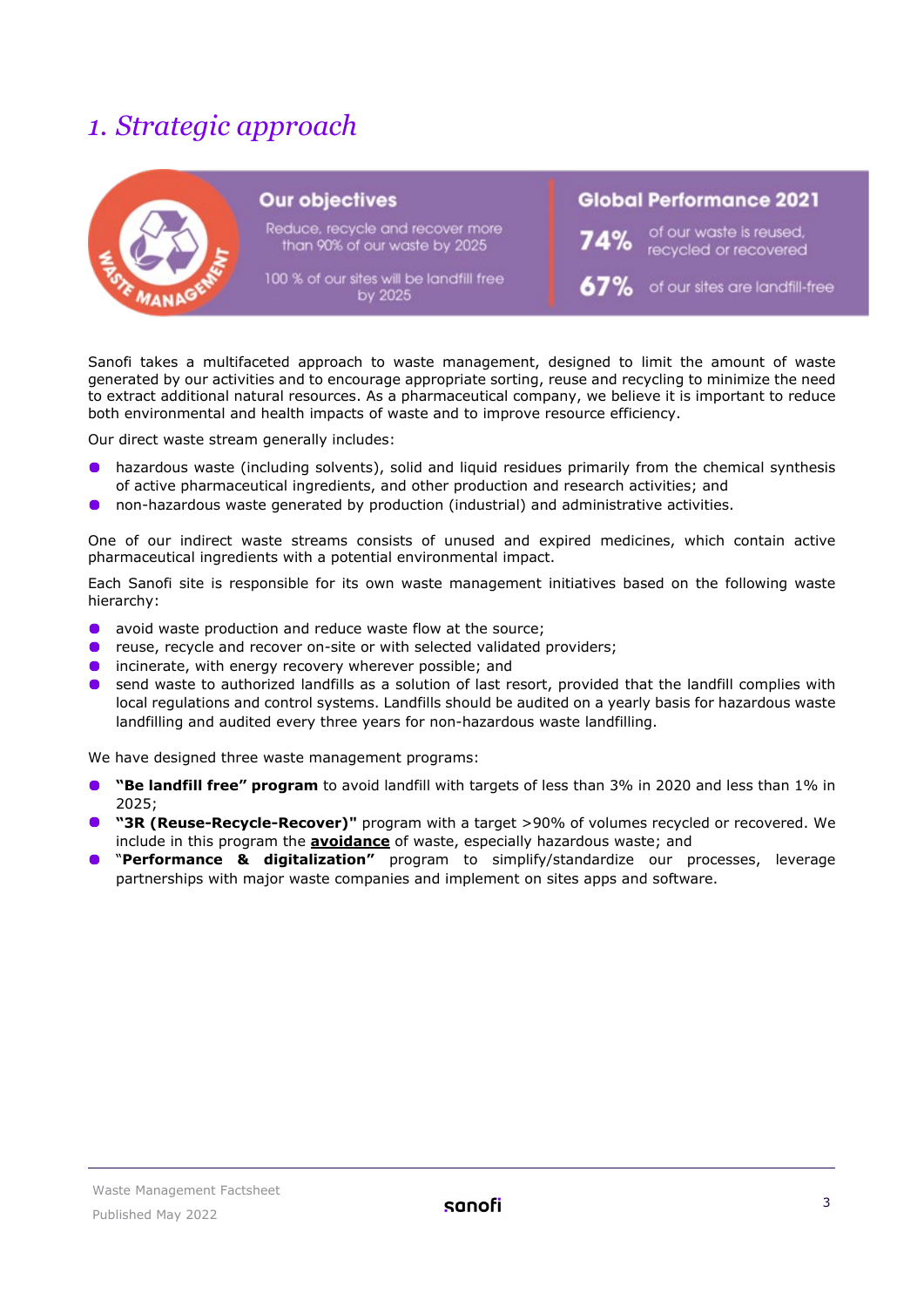# <span id="page-3-0"></span>*2. Highlights*

## <span id="page-3-1"></span>*2.1.* **OUR RESULTS IN 2021**

| <b>Waste (tonnes)</b>                                    | 2021    | 2020    | 2019<br>(baseline year) | Change<br>vs 2019 (%) |
|----------------------------------------------------------|---------|---------|-------------------------|-----------------------|
| <b>Hazardous waste</b>                                   |         |         |                         |                       |
| Recycled hazardous waste                                 | 17,747  | 20,179  | 27,908                  | $-36%$                |
| Hazardous waste incinerated with thermal recovery        | 56,296  | 55,177  | 57,997                  | $-3%$                 |
| Hazardous waste incinerated without thermal recovery     | 40.744  | 42.371  | 38,482                  | $+6%$                 |
| Hazardous waste sent to authorized landfills             | 1,807   | 2.630   | 2.067                   | $-13%$                |
| Sub-total: hazardous waste                               | 116,594 | 120.357 | 126.454                 | $-8%$                 |
| Non-hazardous waste                                      |         |         |                         |                       |
| Recycled non-hazardous waste                             | 86,574  | 96,499  | 90,306                  | $-4%$                 |
| Non-hazardous waste incinerated with thermal recovery    | 27,752  | 26,065  | 23.237                  | $+19%$                |
| Non-hazardous waste incinerated without thermal recovery | 7.211   | 13,432  | 7,413                   | $-3%$                 |
| Non-hazardous waste sent to authorized landfills         | 16,599  | 15,835  | 18,000                  | $-8%$                 |
| Sub-total: non-hazardous waste                           | 138,136 | 151,831 | 138,956                 | $-1%$                 |
| <b>TOTAL hazardous and non-hazardous waste</b>           | 254,730 | 272,188 | 265,410                 | $-4%$                 |

NB: Data provided in this section relate to waste from Sanofi's production activities. Data for waste not related to our production activities and for nonrecurring waste are not consolidated: this can include waste generated by construction of new buildings or decontamination of land, and other types of non-recurring waste generation.

#### Table 1: Total waste in tonnes

The decrease for waste compared to 2019 (-4%) is primarily due to different investments in chemistry.

Hazardous waste sent to landfills represents less than 2% of the total quantity of hazardous waste emitted by the Company. Landfill treatment is used only when local incineration treatment infrastructure is not available.

### <span id="page-3-2"></span>**2.2. OPTIMIZING SOLVENT USE FOR BETTER WASTE MANAGEMENT**

At different steps of manufacturing we use solvents, which may contribute to the emissions of volatile organic compounds (VOCs) and result in the output of hazardous waste. Sanofi has developed tools and performance indicators to optimize the use of solvents in our industrial processes (chemical synthesis, cleaning equipment, etc.) while minimizing their environmental impact. It is crucial to make sound choices at the earliest stages of product development since it is often difficult to change processes later. To help our development teams make decisions, we update our internal standards with the aim of providing guidance to choose the most appropriate solvents:

- selecting the least toxic solvents;
- $\bullet$ reducing the quantities of solvents used;
- $\bullet$ promoting the use of recycled solvents whenever possible; and
- making the best use of blister packaging materials.  $\bullet$

To reduce waste at the source, we seek to optimize the utilization of blisters made of PVC/aluminum and aluminum/aluminum, which is used for the packaging of many of our products. This optimization initiative concerns 46 Sanofi production sites. We carry out studies to limit package sizes to decrease the consumption of cardboard, PVC and aluminum. Another aspect of our optimization approach involves increasing the number of boxes per pallet transported and filling trucks, barges, and other means of transportation to maximize occupancy.

We also perform a life cycle analysis of our packaging, using specially designed software. An expert third party reviews the resulting analysis to help quantify the environmental impact of our packaging materials.